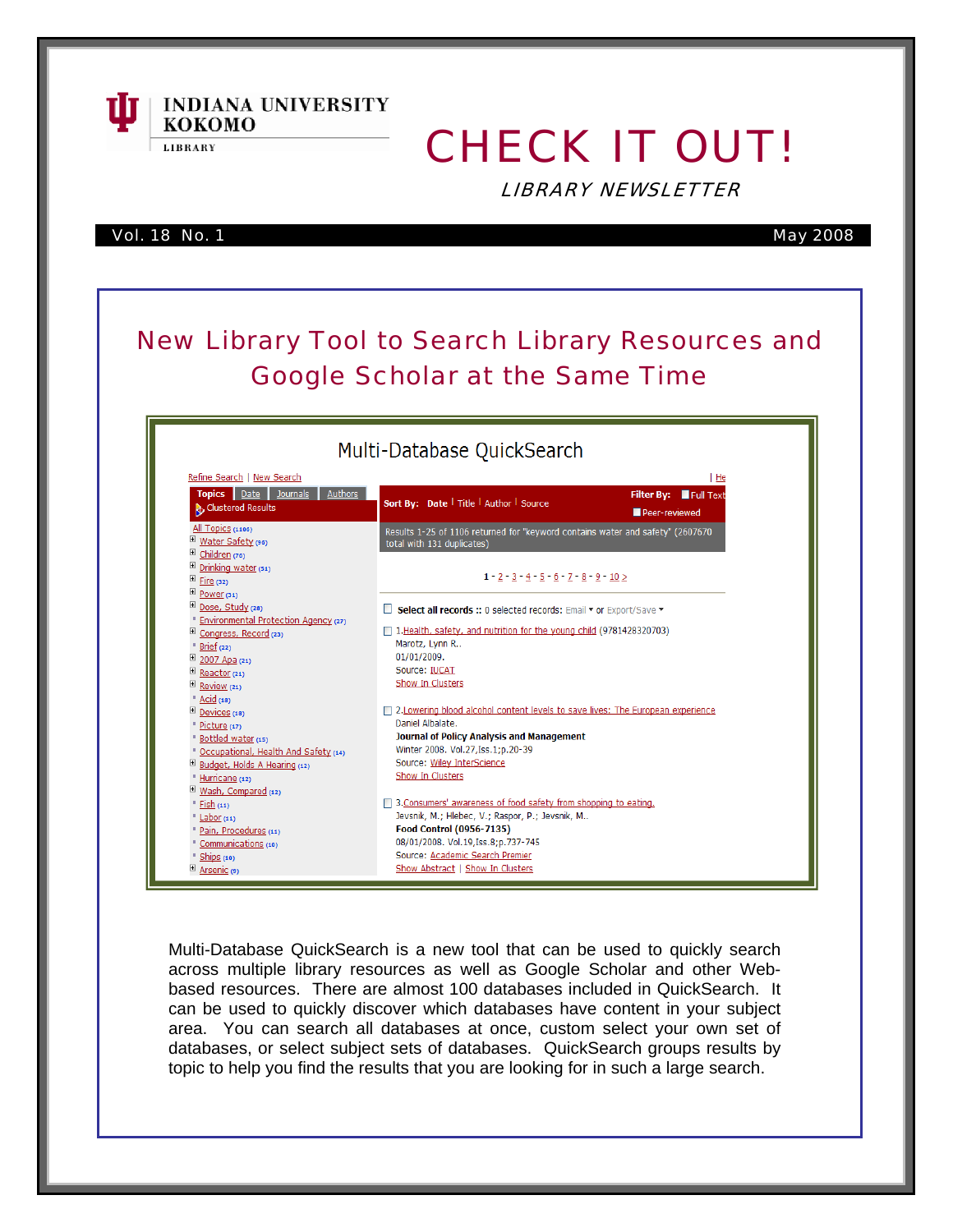## Indiana University Kokomo RSS Feed information



#### **Library and Learning Commons**

Keep up with the newest information resources – receive news and announcements about the Library and Learning Commons and its collections and services.

Located at the bottom of the page is a link (http://www.iuk.edu/rss) to how to subscribe to RSS Feeds via Outlook.

Or you can go directly to the Blog by clicking on **News/Blog/RSS Feed** in the **About the Library** frame of the Library home page – it will take you to the Blog and its archives, [http://iuklib.blogspot.com/.](http://www.iuk.edu/rss) At the bottom of this page is also a **subscribe to posts** link.

### Summer Hours @ the Library

#### Summer Hours

May 4 (Sun.) CLOSED May 5 (Mon.) 8 a.m. – 5 p.m. May 6 (Tues.) CLOSED Campus Commencement

#### SUMMER SEMESTER May 7 - August 8, 2008

| Monday          | $8$ a.m. $-8$ p.m. |                              |           |               |
|-----------------|--------------------|------------------------------|-----------|---------------|
| <b>Tuesday</b>  | $8 a.m. - 8 p.m.$  | <b>Variations: Summer I</b>  |           |               |
| Wednesday       | $8$ a.m. $-8$ p.m. | <b>May 26</b>                | (Mon.)    | <b>CLOSED</b> |
| <b>Thursday</b> | $8 a.m. - 8 p.m.$  | June 21                      | (Sat.)    | <b>CLOSED</b> |
| Friday          | $8 a.m. - 5 p.m.$  |                              |           |               |
| Saturday        | $noon - 5 p.m.$    |                              |           |               |
| Sunday          | <b>CLOSED</b>      | <b>Variations: Summer II</b> |           |               |
|                 |                    | 1.1.7.4.7                    | $(T - 1)$ | OL OOFD       |

| <b>Variations: Summer I</b> |        |               |
|-----------------------------|--------|---------------|
| <b>May 26</b>               | (Mon.) | <b>CLOSED</b> |
| June 21                     | (Sat.) | <b>CLOSED</b> |
|                             |        |               |
|                             |        |               |

#### **Additions: Summer II**

July 4-5 (Fri.-Sat.) CLOSED August 9-10 (Sat.-Sun.) CLOSED August 11-15 (Mon.-Fri.) 8 a.m. – 5 p.m. August 16-17 (Sat.-Sun.) CLOSED August 18-22  $(Mon-Fri.)$  8 a.m.  $-5$  p.m. August 23-24 (Sat.-Sun.) CLOSED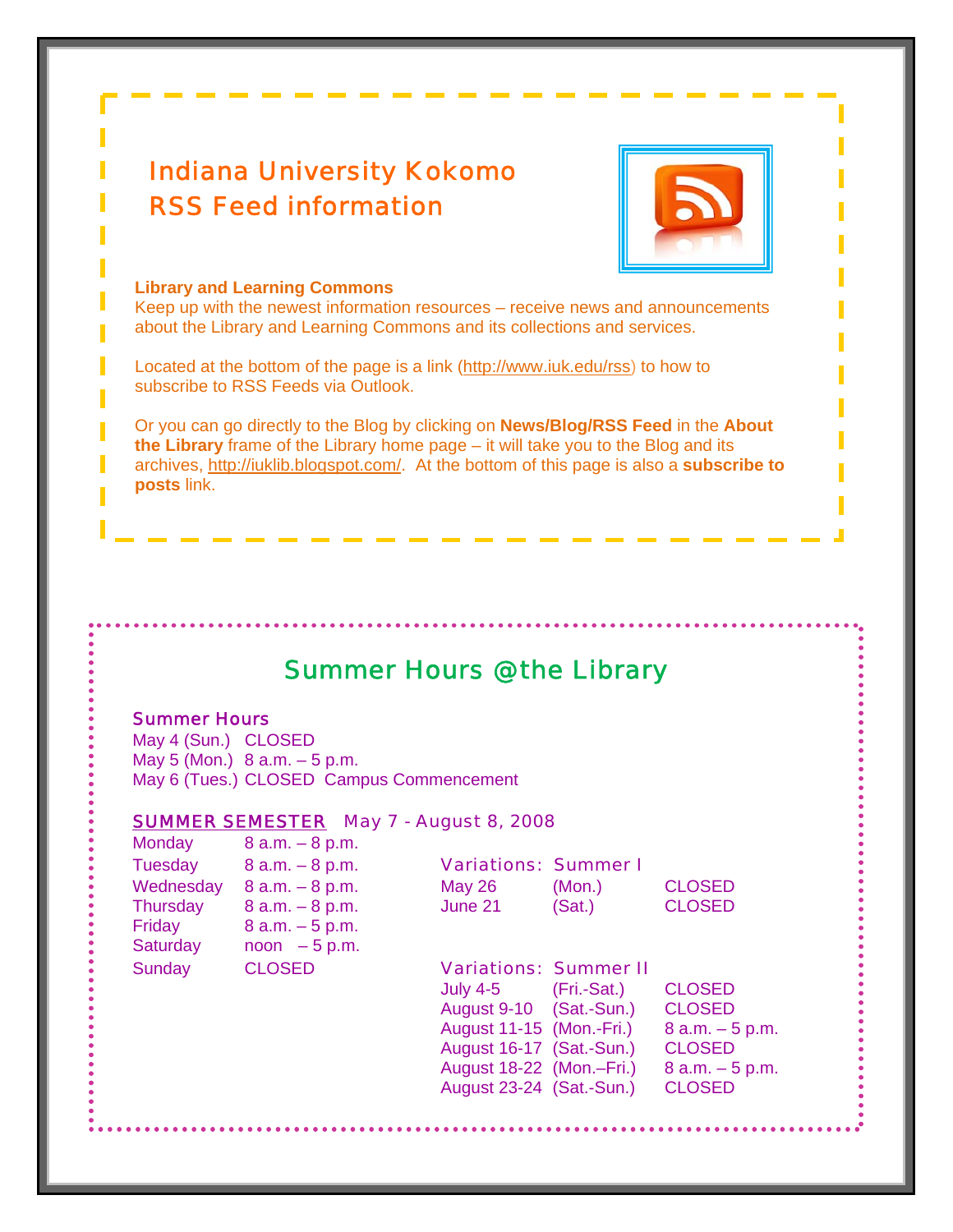

#### Ï Kokomo Leads the Way: Serials Solutions

The libraries of the seven other Indiana University campuses have followed the recommendation of Electronic Resources/ Documents Librarian Kirsten Leonard to purchase Serials Solutions' Link product. Kirsten campaigned for the recommended change, negotiated the pricing, and coordinated the evaluation and discussion of the product for the entire IU system. The new product has better quality control and will be easier to manage in conjunction with other library management tools.

### Look for it

### Cooperative Project with New Media Course to Improve New Library Product

Kirsten Leonard, Electronic Resources/Documents Librarian worked with Scott Jones and his NMCM N315 class this spring to study and improve the usability of a new library product which replaces IU-Link. The library has purchased the Serials Solutions "Link" product. This product assists students and faculty in looking for the full-text of an indexed or cited article in both library resources and Google Scholar. The beta version of the product was named "Do we have it?" Students in Jones' class conducted a usability test with five tasks with 3 to 5 students, staff, or faculty at IU Kokomo. The students learned about the difficulties in administering usability testing and gathered valuable information that resulted in significant improvement to the look and usability of the product. Based on recommendations from the students, the product was renamed "Look for it", which more accurately represents the function of the product. Other improvements included simplifying the menu display by removing less important data, improvement in the clarity of text to describe options, and improved visibility of the option to ask for help from a librarian. The library considered the interdisciplinary project a great success and looks forward to more collaborative projects with academic areas in the future. To see an example of the newly improved product, go [here.](http://te6uz4hk6z.search.serialssolutions.com/?sid=CentralSearch:BDC&genre=article&atitle=Personality+pathways+to+impulsive+behavior+and+their+relations+to+deviance%3A+Results+from+three+samples&volume=20&issue=4&title=Journal+of+Quantitative+Criminology&i) 

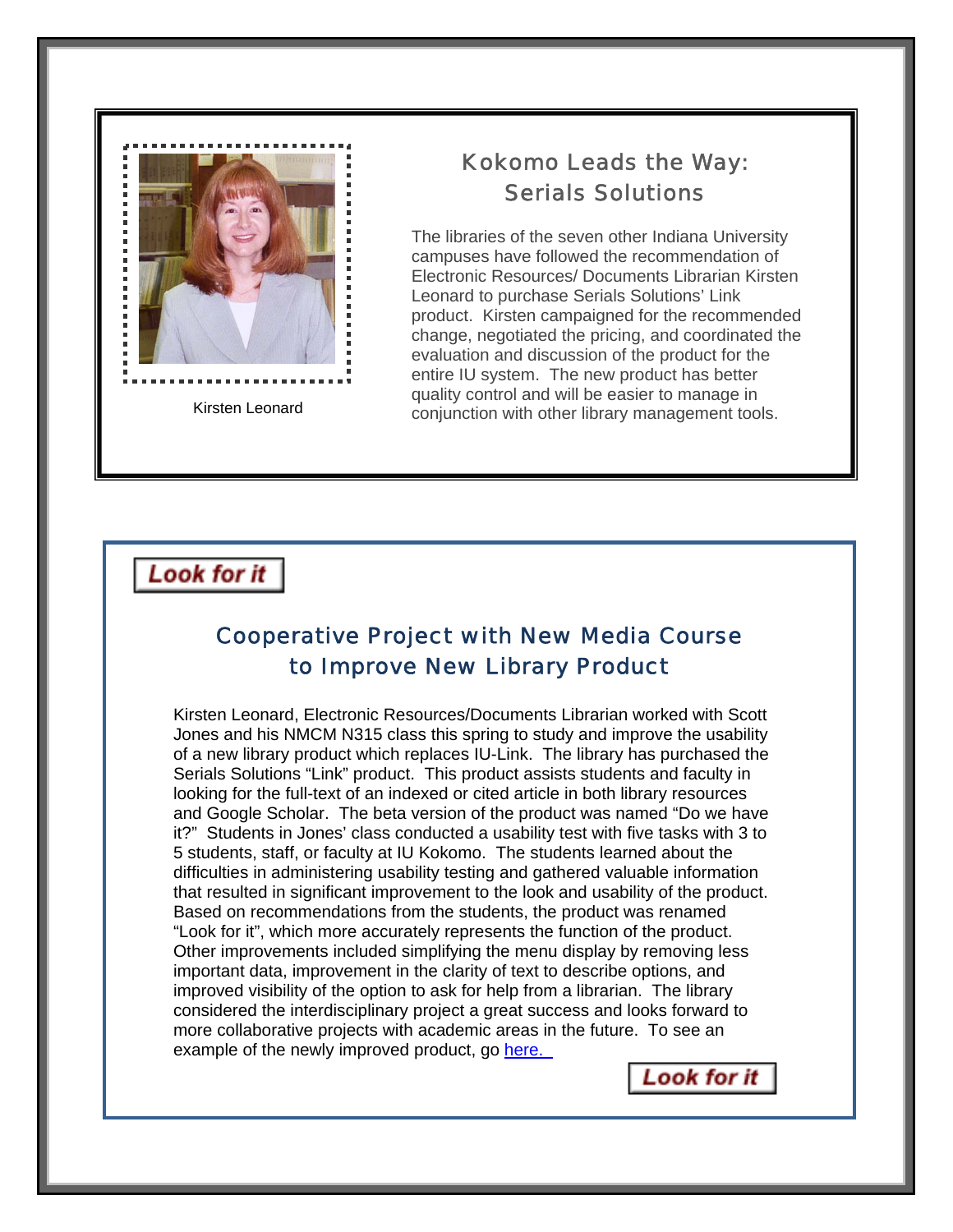# Blue-Sky for the Director

The librarians and staff would like to take this opportunity to send our outgoing Director of Library Services, John Stachacz, every good wish as he leaves to undertake new challenges as Dean of Library Services at Wilkes University in Wilkes-Barre, PA.

During the past four years John has overseen the design, remodeling, and implementation of two information literacy classroom/computer labs as well as the evolution of the learning commons to include the offices and staff for Student Computing Services; the Computer Services Help Desk and support staff; the move of the student computer lab from the Main Building to the Library; and most recently, the incorporation of the Writing Center into the Library. All of these student centered services reflect John's commitment to undergra duate le arning.



Not only has John been visible around campus as chair or member of numerous . committees, but he has served on a variety of university level task groups, as well Further, he serves the local community as a board member of the local Literacy Coalition and is a member of the Rotary Club of Kokomo.

John sits on the board of the state-level Academic Libraries of Indiana whose mission engagement in Indiana's colleges, universities, and seminaries through collaboration, is "… to enhance and enrich access to the full range of information resources and services required to improve the quality of teaching, learning, research, and resource sharing, and advocacy."

Beyond that, he is currently presiding as President of the Indiana Cooperative Library Services Authority (INCOLSA) which serves over 2,200 libraries in Indiana – academic, exemplifies this tenet and is an active advocate for libraries having been elected as school, public, and private. From the INCOLSA vision statement: "... Libraries are critical components in building our communities, and every resident of the State of Indiana should have access to libraries and the benefits they provide." John president of a state library board after living in Indiana for just three years.

Currently, John is running for a seat on the national board of the American Library Association – the professional accrediting body for all things "library" in the United States. We wish him success in this and all other endeavors.

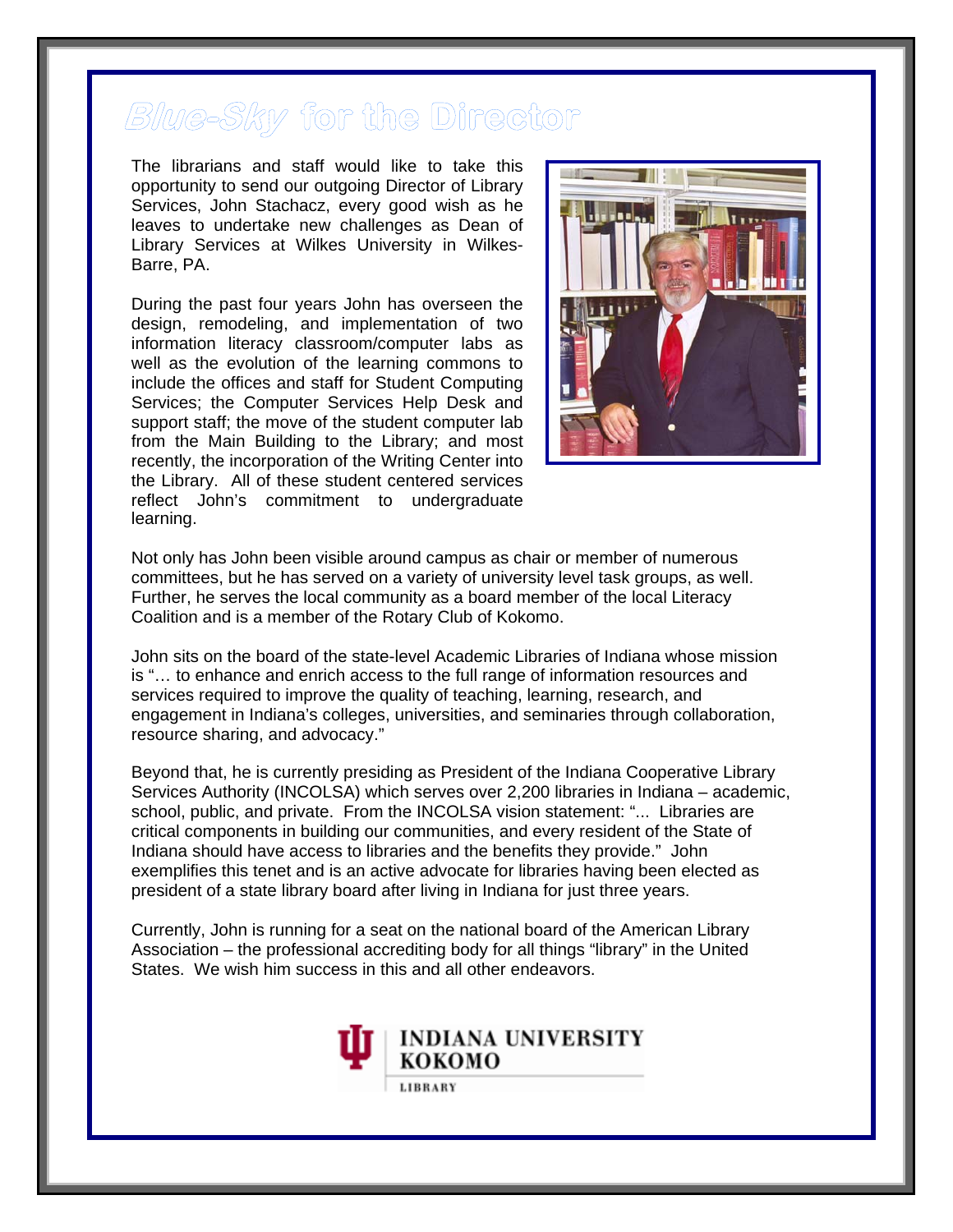### [CTLA Professional Development Bibliography](http://www.iuk.edu/%7Ekolibry/docs/CTLAProfDevCollBibl.pdf)

Starting in the fall of 2002 the Center for Teaching Excellence (Center for Teaching, Learning, and Assessment) purchased professional development materials and they were added to the Library collection. The one page bibliography has grown and has recently been revised to include the most recent materials added to the Library collection. The bibliography is available on the [Library Web page](http://www.iuk.edu/%7Ekolibry/index.shtml). Choose *Faculty Resources* from the left navigational bar, scroll down to the *Scholarship of Teaching and Learning* to locate the bibliography. There are many other professional development materials in the Library collection which are not listed on the bibliography. You can locate all materials by searching the online catalog, [IUCAT](http://iucat.iu.edu/).

### "My Library" Feature in Google Book Search

**Now people can use Google Book Search to organize their personal libraries:** 

[http://booksearch.blogspot.com/2007/09/m](http://booksearch.blogspot.com/2007/09/my-own-library-on-book-search.html) [y-own-library-on-book-search.html](http://booksearch.blogspot.com/2007/09/my-own-library-on-book-search.html) 





April  $18^{th}$  is a day in history for earthquakes. The famous San Francisco earthquake happened on April 18<sup>th</sup>, 1906. The **National [Earthquake Information Center](http://earthquake.usgs.gov/regional/neic/)** is a wealth of information about earthquakes. You will find links to the *Current Worldwide Earthquake List* (there were several other earthquakes on April 18<sup>th</sup> besides the one that woke us up last week. The links also include a *Top 10 List*. You may also want to add to earthquake data by clicking on the *[Did You Feel It?](http://earthquake.usgs.gov/eqcenter/dyfi/)* link so the USGS has a record for Indiana.

INDIANA UNIVERSITY кокомо LIBRARY

**Assessment Report:** Indiana University Kokomo Library

Fall 2007

The 2007 [Indiana University Kokomo Library Assessment Report](http://www.iuk.edu/%7Ekolibry/docs/AssessmentReport2007.pdf) has been submitted to the campus Assessment Committee for review. The librarians generally interpret the results of the assessment as positive reflections of the library's service, information control and as a place to study and do research. The assessment did point to a couple of areas in which the library can be better and we are already working towards making those improvements.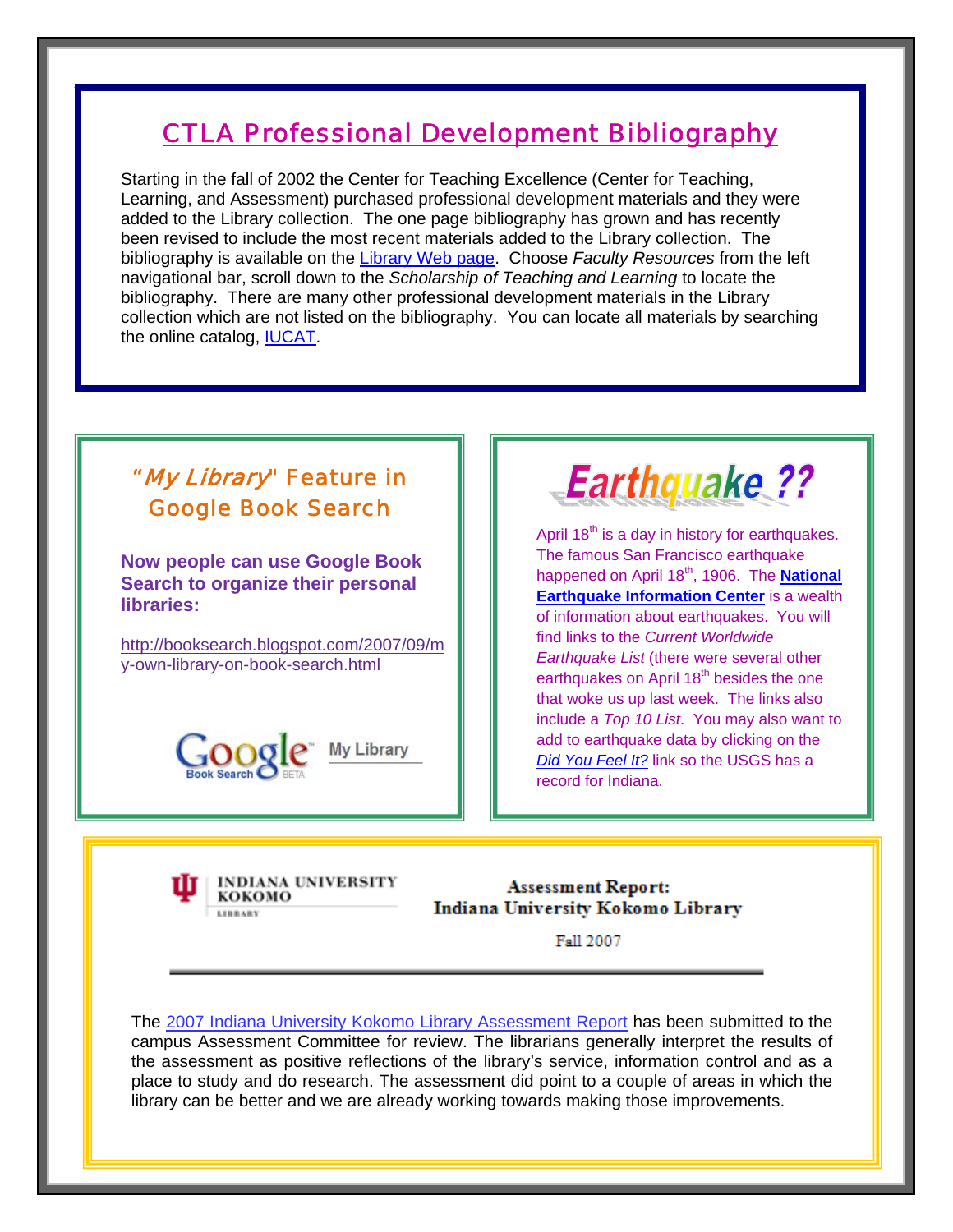### Can you Identify the Individuals in this Photograph?

This photograph was in a folder labelled *Student Activities*.The only identifying information on the photo is a February 1974 date and a phrase *Talking of the Future*. The setting is in front of the IU Kokomo campus Main Building.

If you can identify anyone in the photograph contact Diane J. Bever [\(dbever@iuk.edu](mailto:dbever@iuk.edu) or 765-455-9345.)



#### Publications by Librarians

Kirsten Leonard, Electronic Resources/Documents Librarian has published her chapter on the evolution of electronic resources management: "From predictability to managed chaos: the change from print serials to electronic resource management, Indiana University, Kokomo Campus" in *Defining Relevancy: Managing the New Academic Library* edited by Janet Hurlbert.

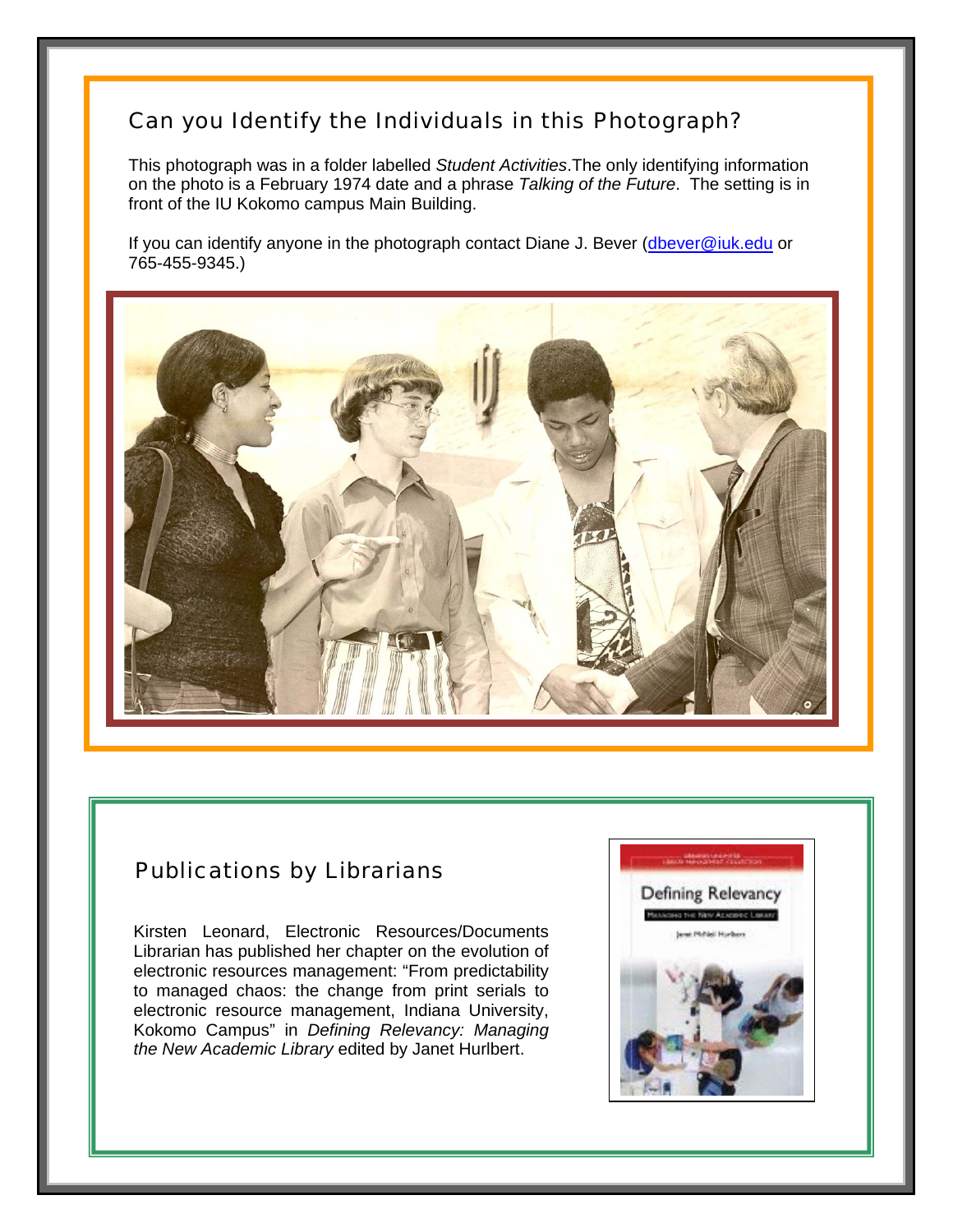# Spring Cleaning

Don't forget when you are doing your spring cleaning to make sure to pass on the IU Kokomo materials for the campus archives. Don't assume that someone else has taken care of passing on the campus materials. Check out the guidelines on the [Archive](http://www.iuk.edu/%7Ekolibry/LibCollections/Archives.shtml)  [page](http://www.iuk.edu/%7Ekolibry/LibCollections/Archives.shtml). Make sure we have an archive file for you, provide us with a curriculum vita or bibliography of materials you have authored. Feel free to contact [Diane J. Bever](mailto:dbever@iuk.edu) (ext. 345) or [Susan Ardrey](mailto:sardrey@iuk.edu) (x 521) if you have questions.

#### Look for it in IU Kokomo Library Resources and Google

The library has purchased a new product that will help patrons find the full-text of articles. Resources like EBSCO databases, Criminal Justice Abstracts, and CINAHL sometimes include only the citation for an article and not the full-text. Just click on the "Look for it" button **Look for it** to be taken to the menu of options for full-text. "Look for it" searches across almost all library databases and will provide you a link to the fulltext for the article when it is available. If the IU Kokomo Library does not have a subscription to the needed journal, you also have the option to search Google, Google Scholar, and Microsoft Academic Live for the article with just a click. Authors are now often posting pre-publication versions of their articles on their own Web sites or in institutional repositories. "Look for it" is also available through Google Scholar. Just click on the "Available @ IU Kokomo" link to be taken to the "Look for it" menu and options for full-text. Google Scholar has access to our holdings, so the "Available @ IU Kokomo" link means that we should have the article in full-text.

| Journal Finder   Help   IU Kokomo Library                                    |                       | Can't find it? Need Help? E-mail a librarian or call 765-455-9521                                       |                                               |  |
|------------------------------------------------------------------------------|-----------------------|---------------------------------------------------------------------------------------------------------|-----------------------------------------------|--|
|                                                                              |                       |                                                                                                         |                                               |  |
| Search criteria:                                                             |                       |                                                                                                         | Use Citation Linker to revise search criteria |  |
| Article: The efficient assessment of need for cognition.                     |                       |                                                                                                         |                                               |  |
| Author: Cacioppo, JT                                                         |                       |                                                                                                         |                                               |  |
| Journal: Journal of personality assessment                                   |                       |                                                                                                         |                                               |  |
| 0022-3891 Date: 06/1984<br><b>ISSN:</b>                                      |                       |                                                                                                         |                                               |  |
| Volume: 48<br>Issue: 3<br>16367530 DOI: 10.1207/s15327752jpa4803_13<br>PMID: |                       | Page: 306                                                                                               |                                               |  |
|                                                                              |                       |                                                                                                         |                                               |  |
|                                                                              |                       | Full-text access should be available through the following links:                                       |                                               |  |
| <b>Links to Content</b>                                                      |                       | <b>Resource</b>                                                                                         |                                               |  |
| <b>Click for Article Full-Text</b>                                           | <b>Browse Journal</b> | Academic Search Premier                                                                                 |                                               |  |
| <b>Click for Article Full-Text</b>                                           | <b>Browse Journal</b> | <b>Business Source Premier</b>                                                                          |                                               |  |
|                                                                              |                       |                                                                                                         |                                               |  |
|                                                                              |                       |                                                                                                         |                                               |  |
| Click the links below to search for it on the Web.                           |                       |                                                                                                         |                                               |  |
|                                                                              |                       | If asked to purchase it, we suggest contacting an IU Kokomo librarian to see if we can get it for free. |                                               |  |
|                                                                              |                       |                                                                                                         |                                               |  |
| Google Scholar                                                               |                       |                                                                                                         |                                               |  |